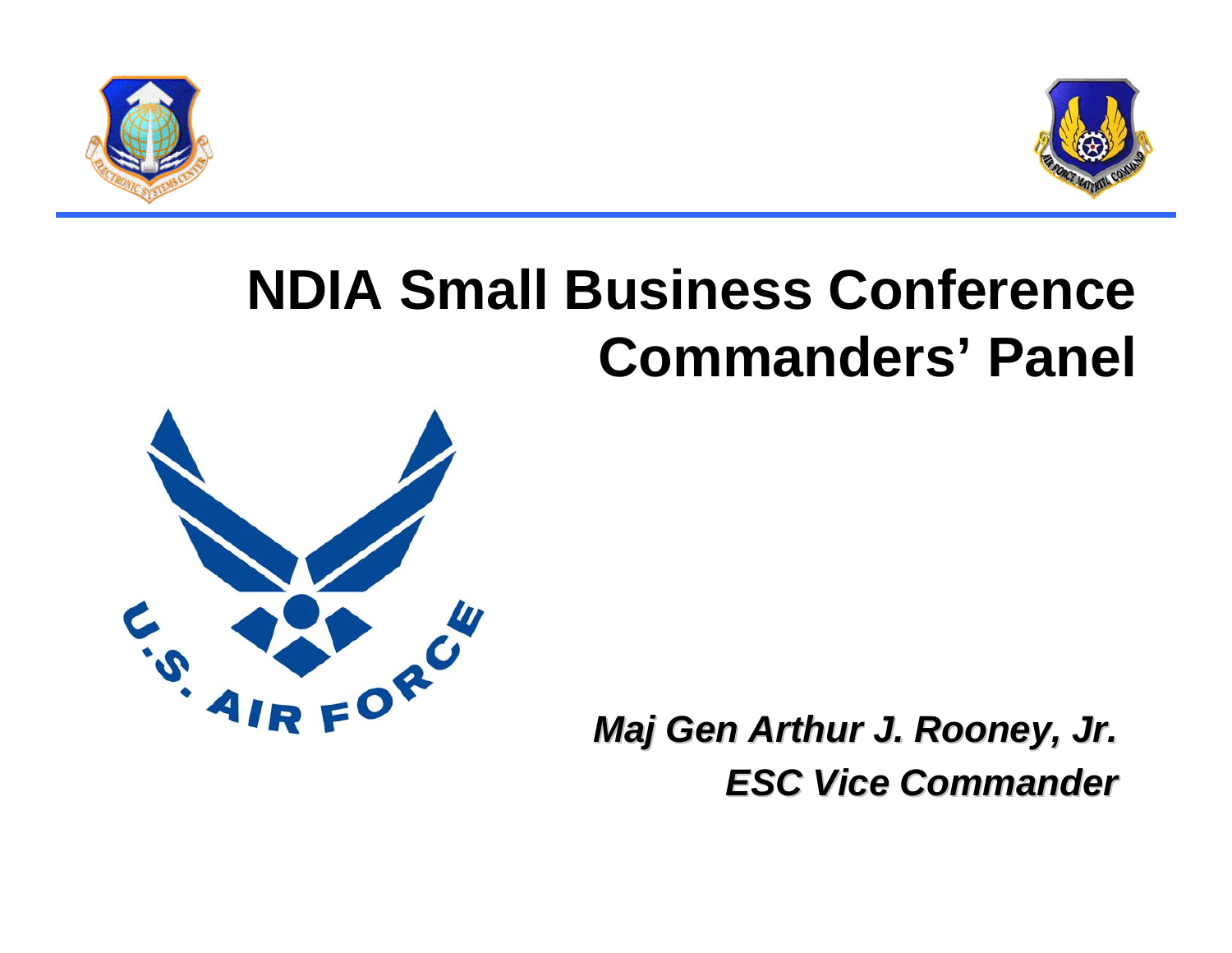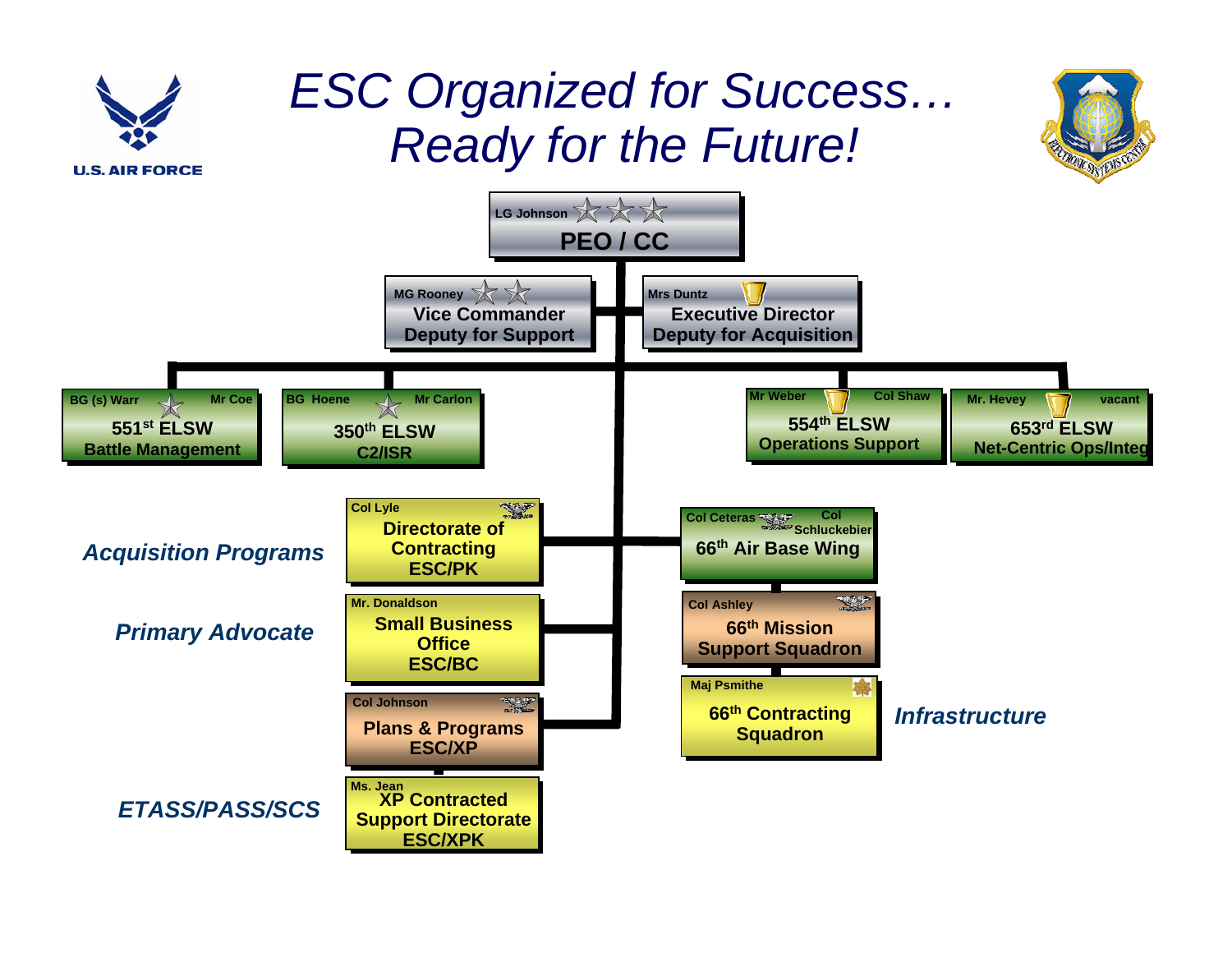

# ESC Programs



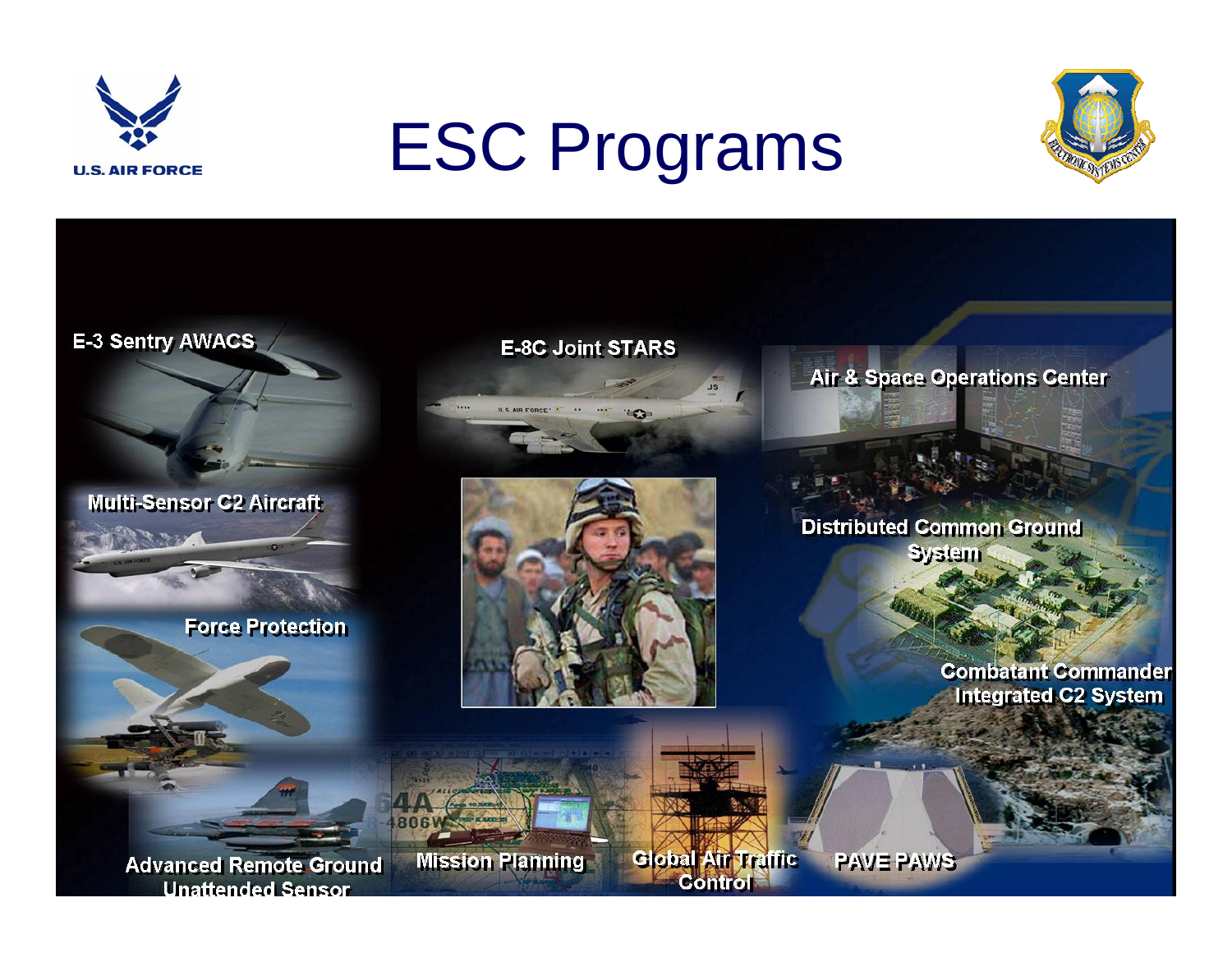## **ESC Global Customer Base**

**N** 

### THE ROYEL SEL **Tifkey Peace Eag R**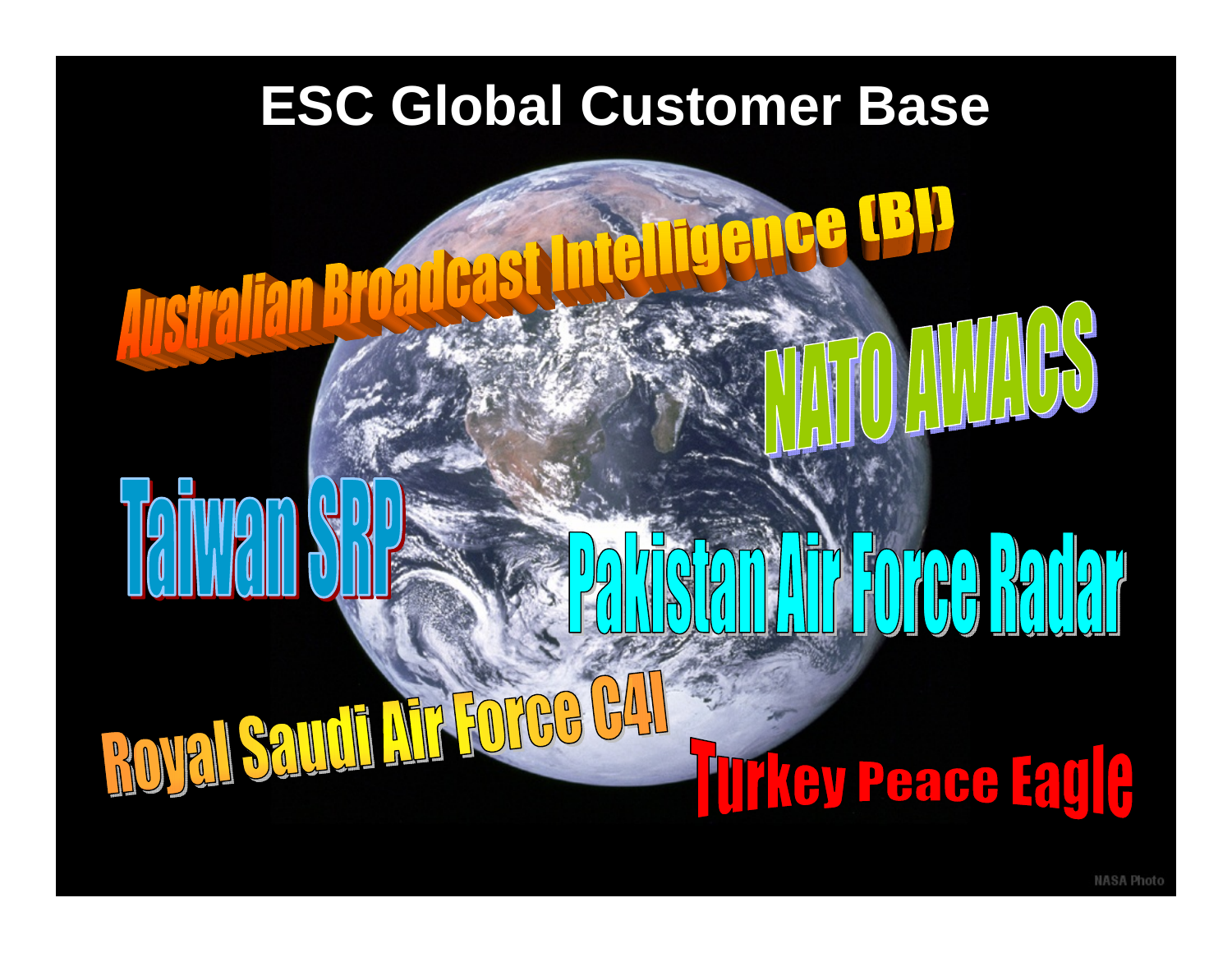



## **Hanscom's Economic Impact On New England (2004)**

| <b>Total Estimated Economic Impact: \$4B</b>    |        |        |
|-------------------------------------------------|--------|--------|
| • 10th Largest Business Employer in MA          |        |        |
| • Primary Hanscom Jobs:                         | 5,705  |        |
| · Secondary Jobs Created:                       | 9,889  |        |
| • Total Estimated Jobs:                         | 20,174 |        |
| • Contract Awards                               |        |        |
| • MA Businesses and Universities:               |        | \$795M |
| • Construction, Materials, Equipment, Supplies: |        | \$612M |
| • Total Payroll--Hanscom Complex:               |        | \$617M |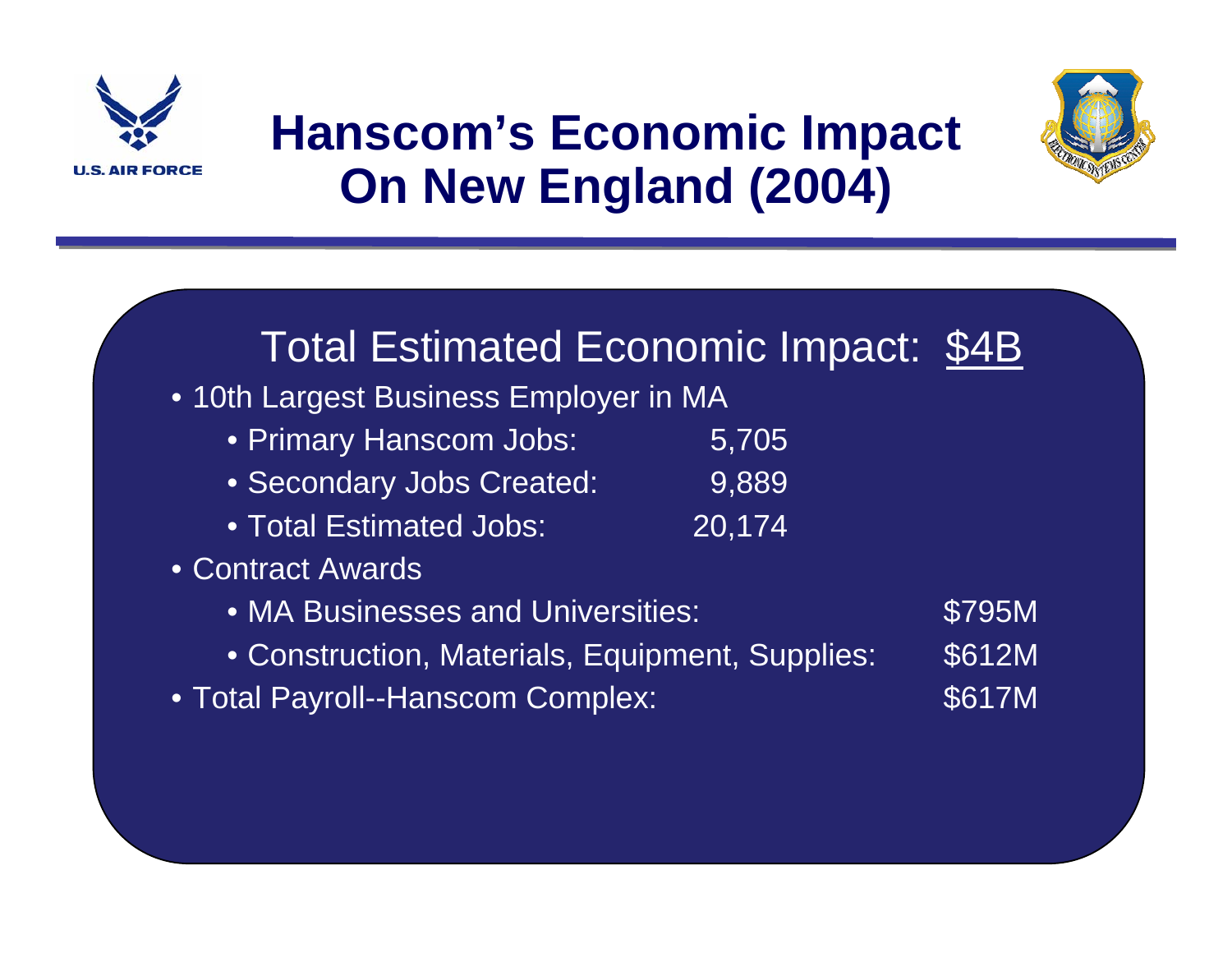

## **Small Businesses are** *Critical* **to 66 Air Base Wing Success**



- During the past 12 months ABW Operational Contracting has awarded:
	- 152 contracts & funding mods (\$30 Million)
	- 92 of them went to Small Businesses (\$10 Million)
		- 60% of contracts awarded to SBs
		- 33% of contract \$ awarded to SBs
- Small businesses are critical to the success of HanscomAFB and its support of the Electronic Systems Center warfighting acquisition mission
- See www.fedbizopps.gov for daily opportunities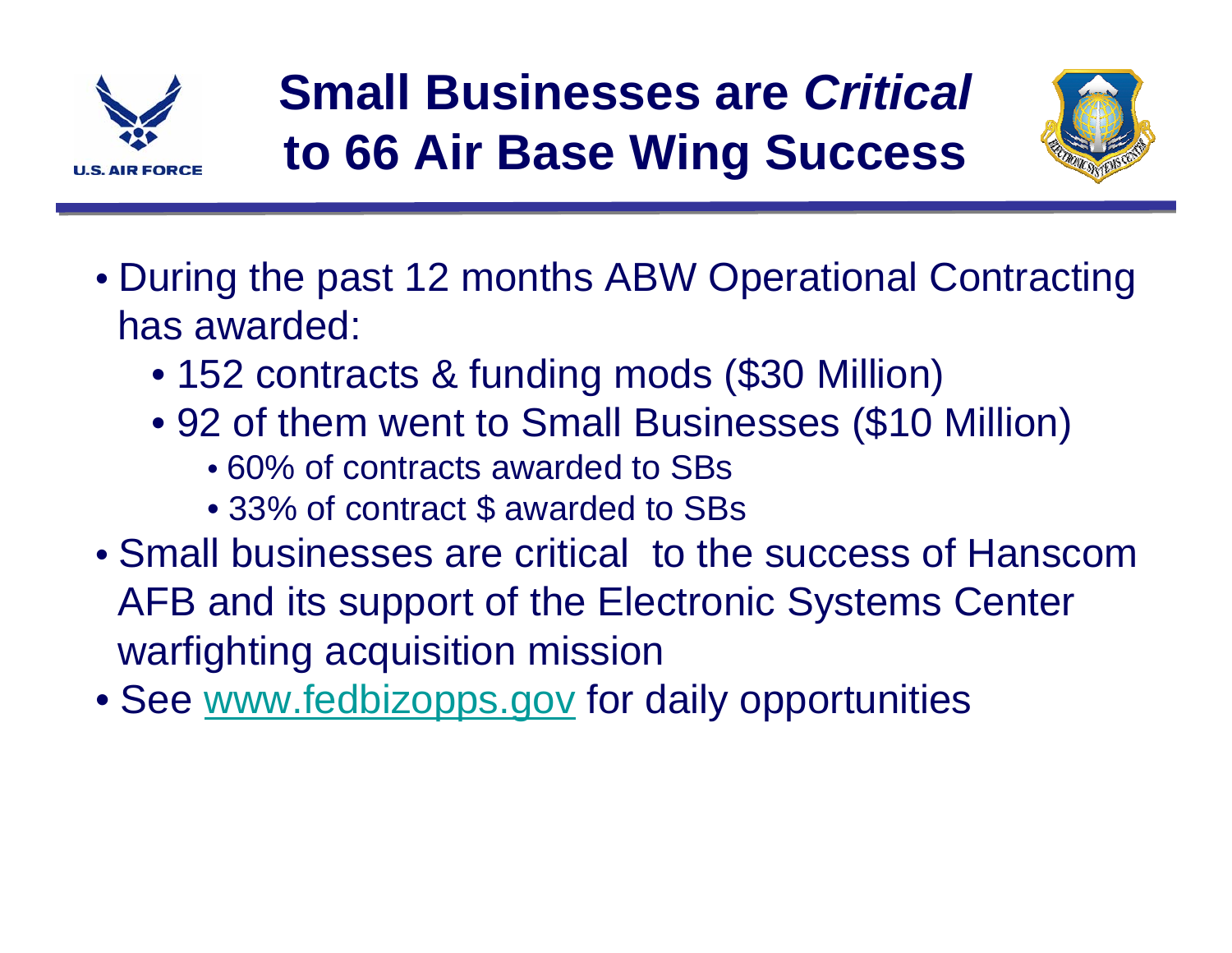



#### • **Examples of More Prominent Small Business Contracts:**

**Cursor on Target Router Cursor Pocket-J System** Training Support **Link 16 Alaska Program** Medical Support (Dental) Health & Fitness Instruction Electromagnetic Interference Study Air Conditioning Systems Logistics Warehouse Support ASOC Various ASOC Hardware Cryptographic Modernization Study

- **Contracts awarded Small Disadvantaged Contractors**
- **ESC's Total Small Business Prime Contracts totaled over \$26M for FY05**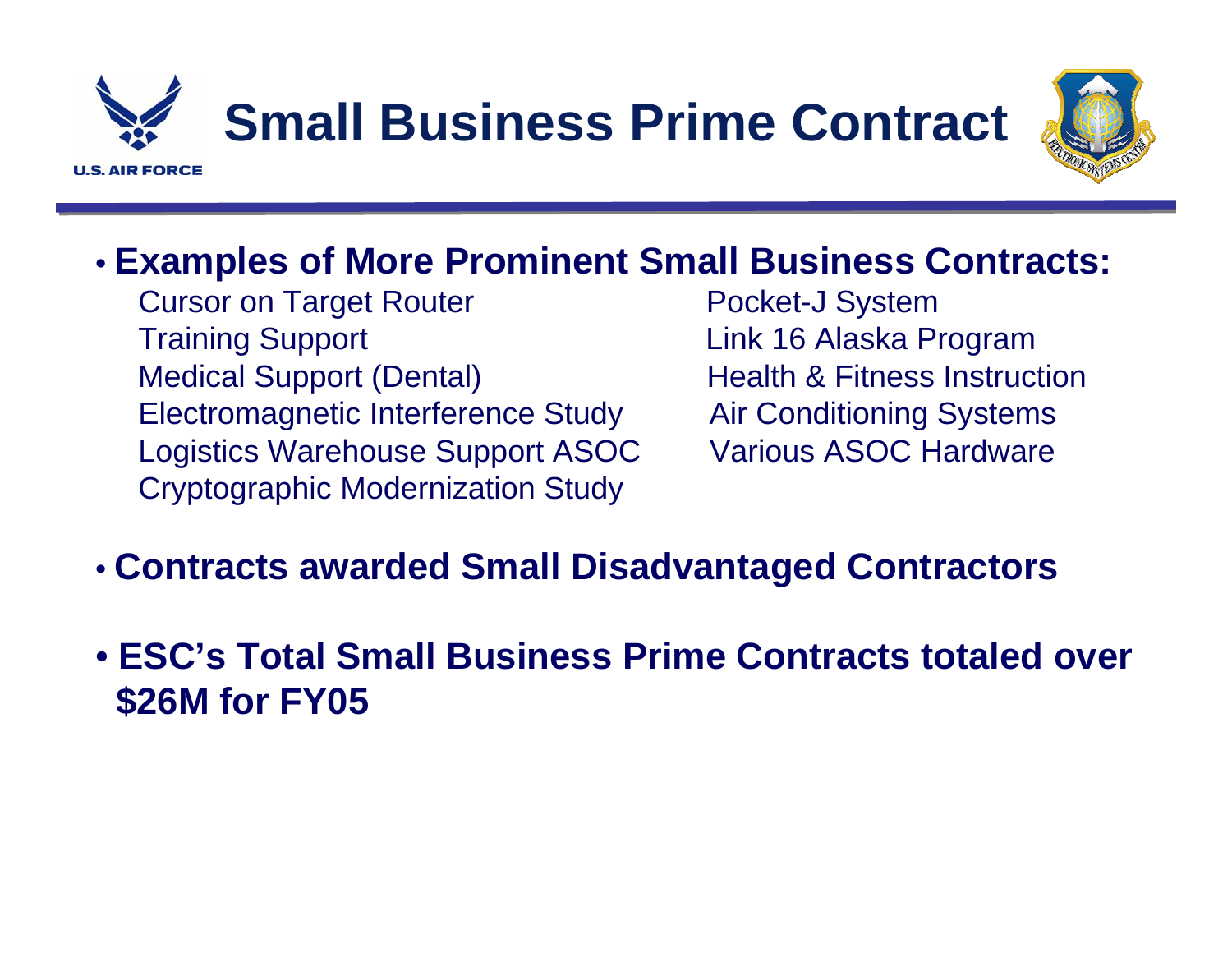



**ETASS/PASS/SCS will impact 35-40% of ESC's current workforceand 100% of ESC's programs**

- **Professional Acquisition Support Services** (PASS) •
	- provide systems acquisition \$800M / 5yr POP
	- $-4$  Awards –
	- 100% Small Business Set Aside –
- Development **Engineering Technical Assistance •**  Test •**Services** (ETASS)
	- –\$480M / 3yr POP
	- For 1 Award
	- $\overline{\phantom{a}}$   $\overline{\phantom{a}}$   $\overline{\phantom{a}}$   $\overline{\phantom{a}}$   $\overline{\phantom{a}}$   $\overline{\phantom{a}}$   $\overline{\phantom{a}}$   $\overline{\phantom{a}}$   $\overline{\phantom{a}}$   $\overline{\phantom{a}}$   $\overline{\phantom{a}}$   $\overline{\phantom{a}}$   $\overline{\phantom{a}}$   $\overline{\phantom{a}}$   $\overline{\phantom{a}}$   $\overline{\phantom{a}}$   $\overline{\phantom{a}}$   $\overline{\phantom{a}}$   $\overline{\$ – Full & Open Competition
- **Specialized Cost Services (SCS)** •
	- \$80M / 4yr POP –
	- 2 Awards –
	- 100% Small Business Set Aside –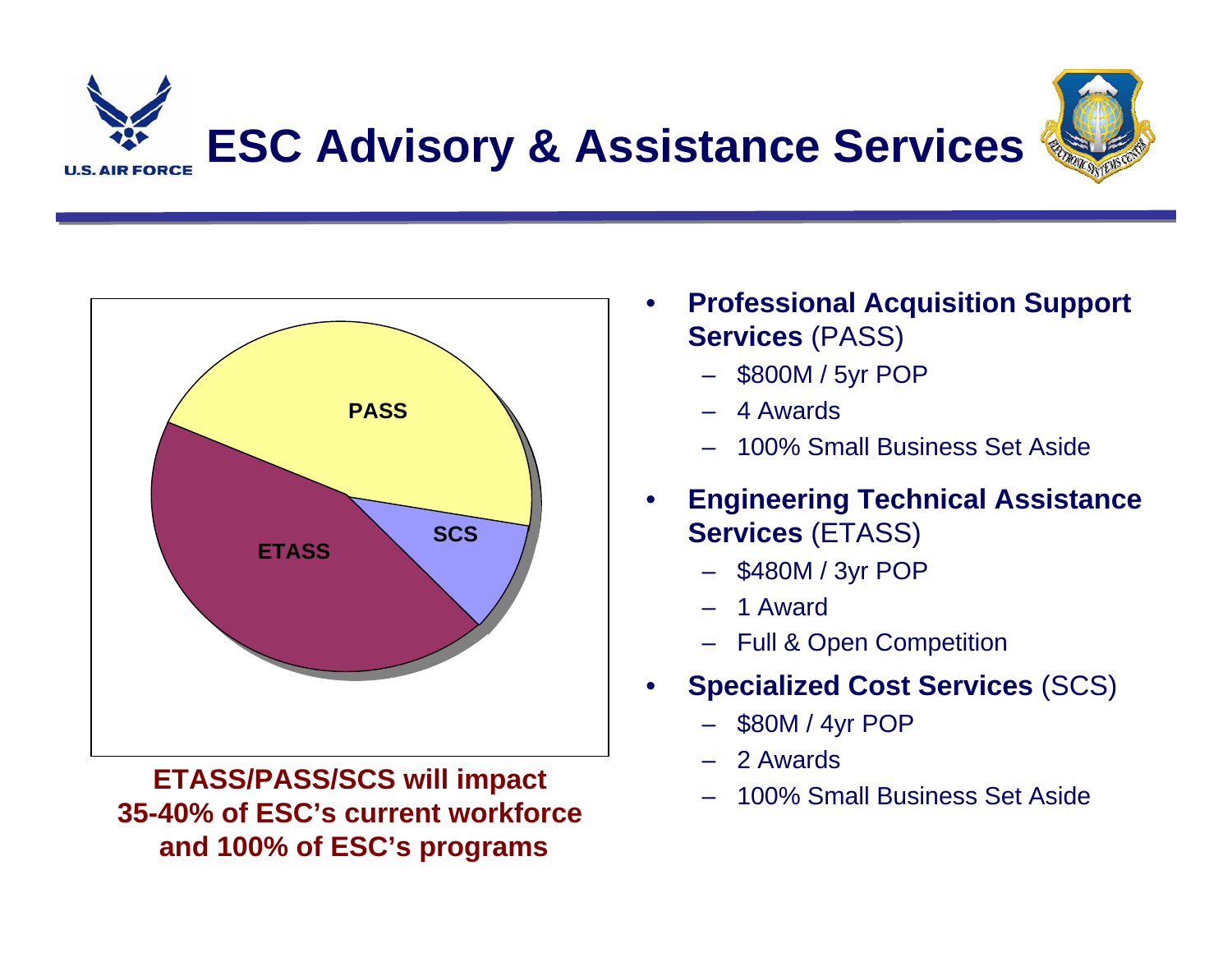![](_page_8_Picture_0.jpeg)

![](_page_8_Picture_2.jpeg)

- Program Budget Decision 720
	- "Air Force Transformation Flight Plan"
	- Air Force "more lethal, more agile, streamlined force with an increased emphasis on the warfighter"
	- Realigns more than \$21B between 2007 & 2011
- AFSO 21
	- Continuous Process Improvement
- BRAC
	- Air Force Research Laboratory
	- Realignment and consolidation to provide greater synergy across technical disciplines and functions